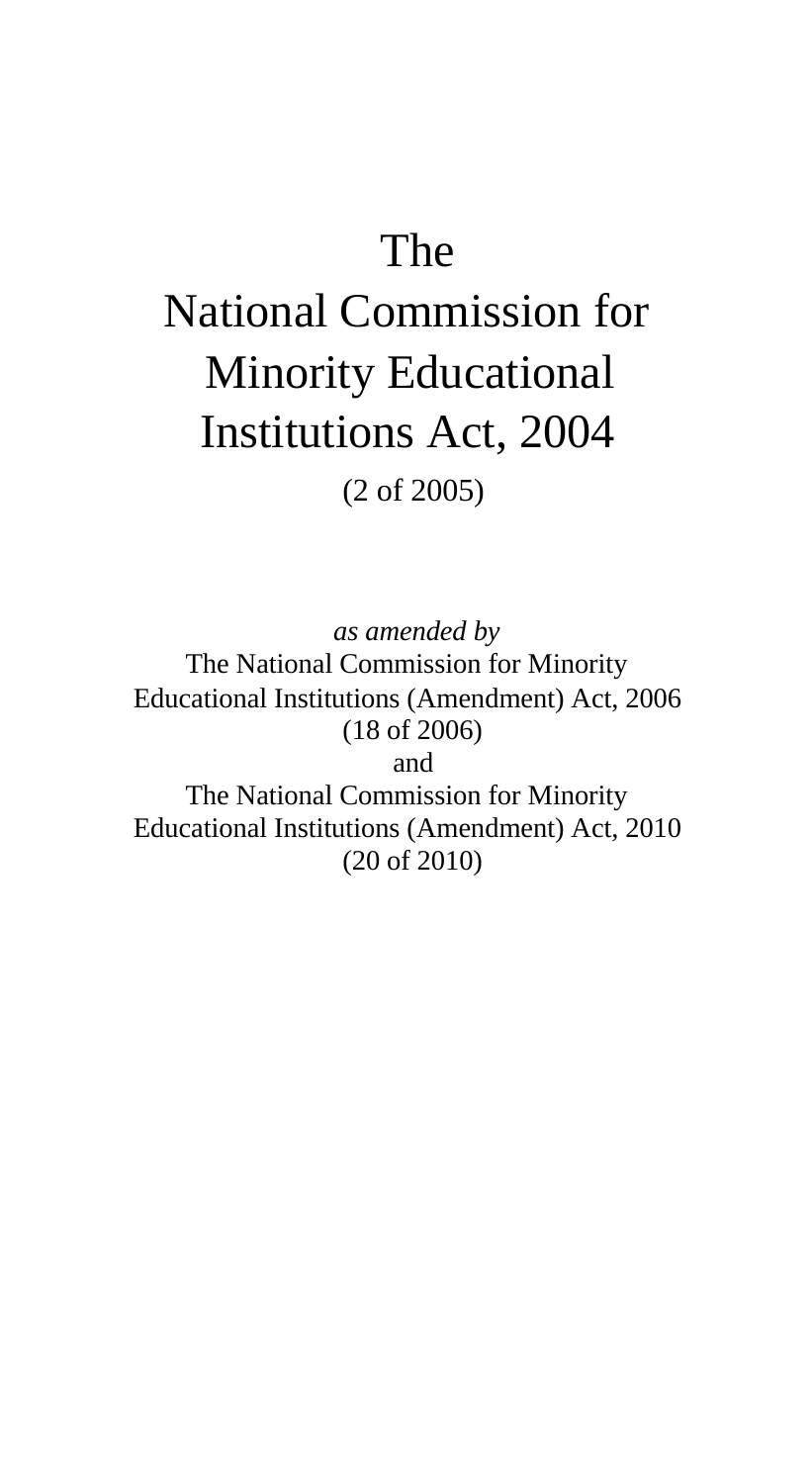### The National Commission for Minority Educational Institutions Act, 2004

|                                                                         | Page        |
|-------------------------------------------------------------------------|-------------|
| <b>CHAPTER 1</b>                                                        |             |
| Section                                                                 |             |
| 1. Short title, extent and commencement                                 | . 5         |
| 2. Definitions                                                          | . 5         |
| <b>CHAPTER II</b>                                                       |             |
| THE NATIONAL COMMISSION FOR MINORITY                                    |             |
| <b>EDUCATIONAL INSTITUTIONS</b>                                         |             |
| 3. Constitution of National Commission for Minority                     |             |
| <b>Educational Institutions</b>                                         | $\ldots 6$  |
| 4. Qualifications for appointment as Chairperson or other Member        | $\ldots$ 6  |
| 5. Term of office and conditions of service of Chairperson and Member 7 |             |
| 6. Officers and other employees of Commission                           | $\ldots 7$  |
| 7. Salaries and allowances to be paid out of grants                     | . 7         |
| 8. Vacancies, etc., not to invalidate proceedings of Commission         | $\ldots 8$  |
| 9. Procedure to be regulated by Commission                              | . 8         |
| <b>CHAPTER III</b>                                                      |             |
| RIGHTS OF A MINORITY EDUCATIONAL INSTITUTION                            |             |
| 10. Right to establish a Minority Educational Institution               | . 8         |
| 10A. Right of a Minority Educational Institution to seek affiliation    | $\ldots 9$  |
| <i>CHAPTER IV</i>                                                       |             |
| FUNCTIONS AND POWERS OF COMMISSION                                      |             |
| 11. Functions of Commission                                             | $\ldots 9$  |
| 12. Powers of Commission                                                | $\ldots$ 10 |
| 12A. Appeal against orders of the Competent authority                   | $\ldots 10$ |
| 12B. Power of Commission to decide on the minority status of an         |             |

educational institution  $\ldots$  11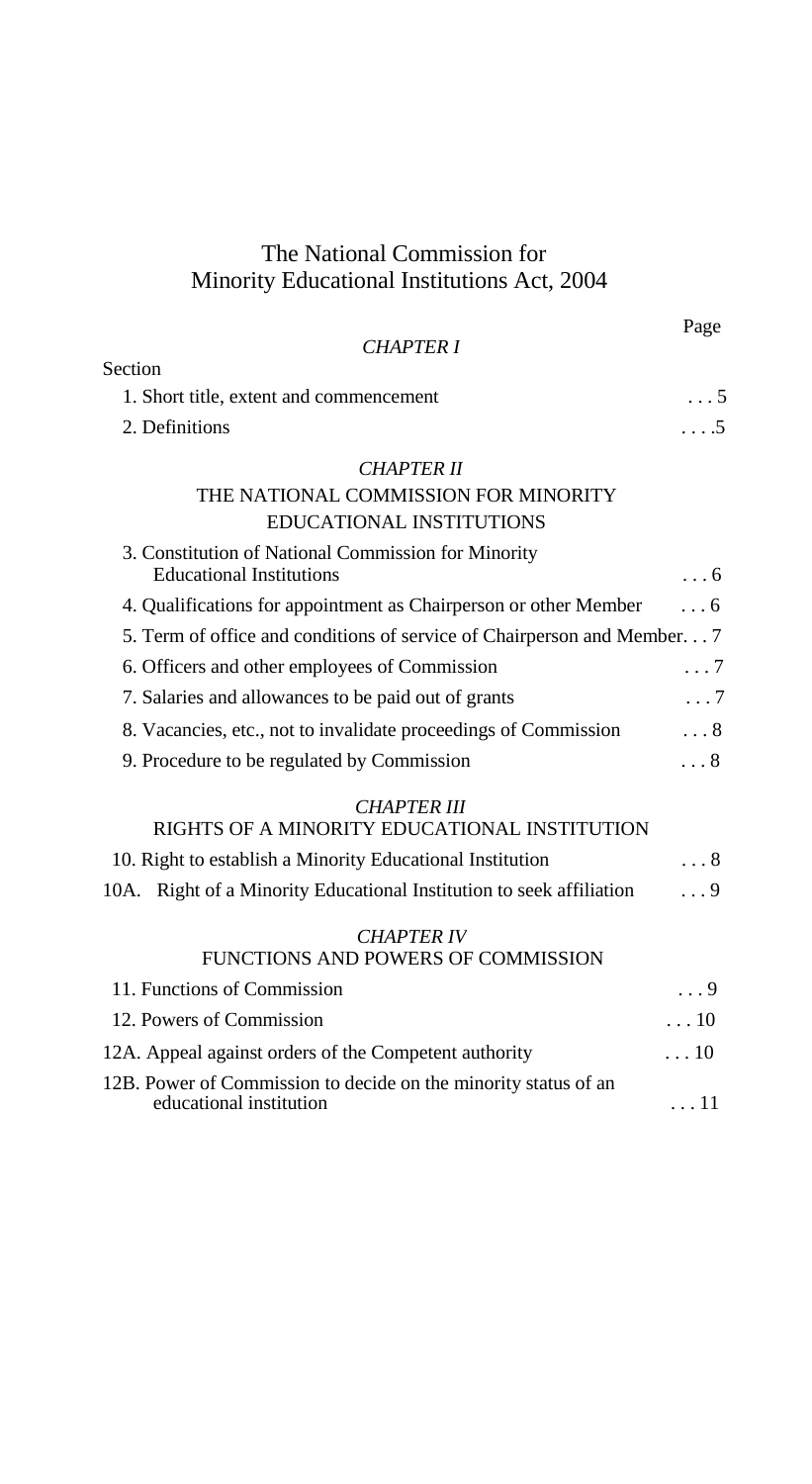| 12C. Power to cancel                                                                                           | $\dots 12$  |
|----------------------------------------------------------------------------------------------------------------|-------------|
| 12D. Power of Commission to investigate matters relating to<br>deprivation of educational rights of minorities | $\ldots$ 12 |
| 12E. Power of Commission to call for information, etc.                                                         | $\ldots$ 12 |
| 12F. Bar of jurisdiction                                                                                       | $\ldots$ 13 |
| 13. Financial and administrative powers of Chairperson                                                         | $\ldots$ 13 |
| <b>CHAPTER V</b>                                                                                               |             |
| FINANCE, ACCOUNTS AND AUDIT                                                                                    |             |
| 14. Grants by Central Government                                                                               | $\ldots$ 13 |
| 15. Accounts and audit                                                                                         | $\ldots$ 13 |
| 16. Annual Report                                                                                              | $\ldots$ 14 |
| 17. Annual report and audit report to be laid before Parliament                                                | $\ldots$ 14 |
| <b>CHAPTER VI</b>                                                                                              |             |
| <b>MISCELLANEOUS</b>                                                                                           |             |
| 18. [Omitted.]                                                                                                 | $\ldots$ 14 |
| 19. Chairperson, Members, Secretary, employees, etc.,<br>of Commission to be public servants                   | $\ldots$ 14 |
| 20. Directions by Central Government                                                                           | $\ldots$ 14 |
| 21. Protection of action taken in good faith                                                                   | 14          |
| 22. Act to have overriding effect                                                                              | $\ldots$ 15 |
| 23. Returns or information                                                                                     | . 15        |
| 24. Power to make rules                                                                                        | $\ldots$ 15 |
| 25. Power to remove difficulties.                                                                              | $\ldots$ 15 |
| 26. Repeal and saving                                                                                          | $\ldots$ 16 |
| (THE SCHEDULE.-[Omitted.]                                                                                      |             |
| <b>Statement of Objects and Reasons</b>                                                                        | $\ldots$ 17 |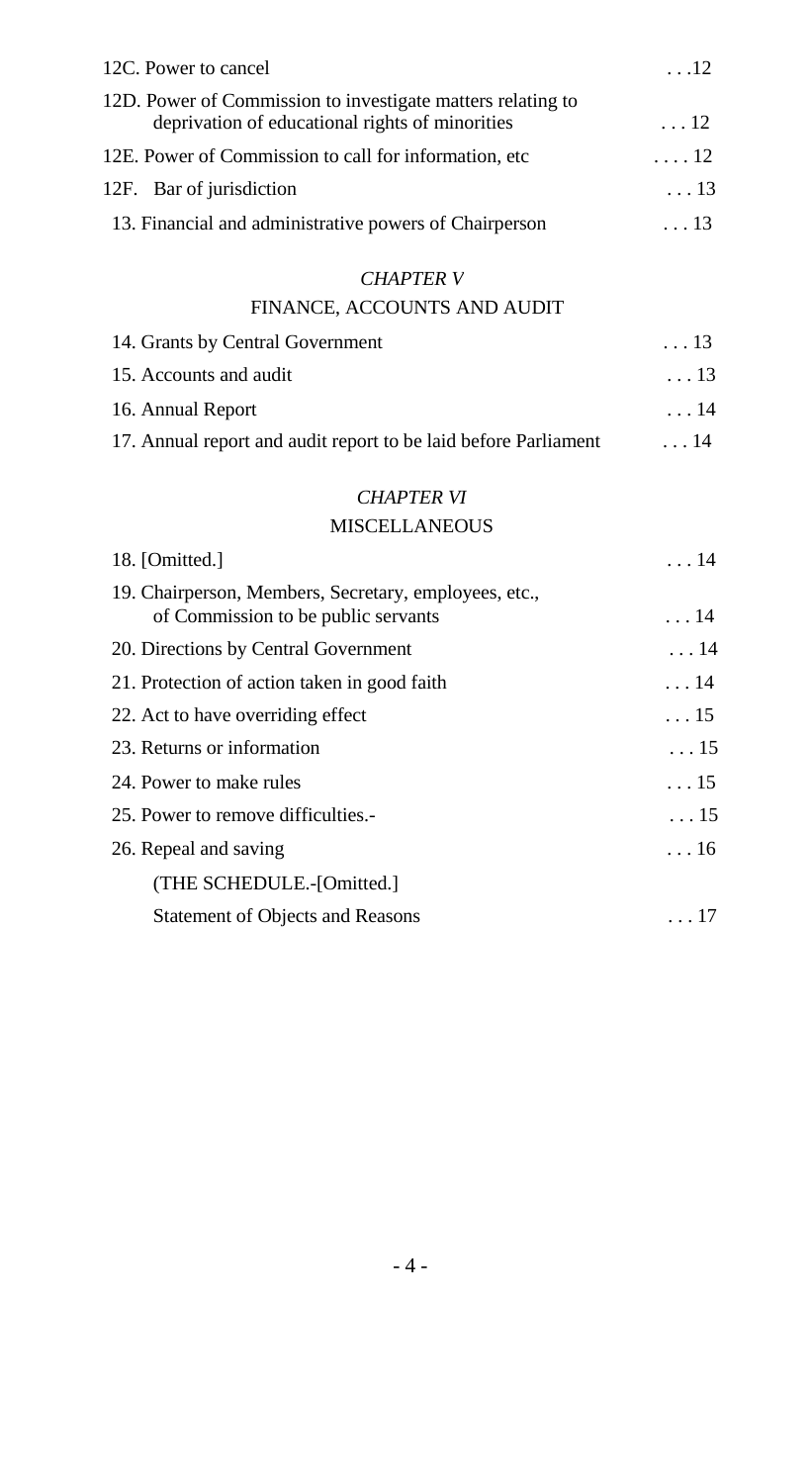#### THE NATIONAL COMMISSION FOR MINORITY EDUCATIONAL INSTITUTIONS ACT, 2004

#### (2 of 2005)

[6th January, 2005]

*An Act to constitute a National Commission for Minority Educational Institutions and to provide for matters connected therewith or incidental thereto.*

BE it enacted by Parliament in the Fifty-fifth Year of the Republic of India as follows: -

#### *CHAPTER I* PRELIMINARY

1. Short title, extent and commencement.— (1) This Act may be called the National Commission for Minority Educational Institutions Act, 2004.

(2) It extends to the whole of India except the State of Jammu & Kashmir.

(3) It shall be deemed to have come into force on the 11th day of November, 2004.

2. Definitions.— In this Act, unless the context otherwise requires,—

(a) "affiliation" together with its grammatical variations, includes, in relation to a college, recognition of such college by, association of such college with, and admission of such college to the privileges of, a  $1$ <sup>\*\*\*</sup>] University;

<sup>2</sup> [(aa) "appropriate Government" means,—

- (i) in relation to an educational institution recognized for conducting its programmes of studies under any Act of Parliament, the Central Government; and
- (ii) in relation to any other educational institution recognized for conducting its programmes of studies under any State Act, a State Government in whose jurisdiction such institution is established;
- $(b)$ <sup>3</sup> [\*\*\*]
- (c) "Commission" means the National Commission for Minority Educational Institutions constituted under section 3;
- <sup>2</sup> [(ca) "Competent authority" means the authority appointed by the appropriate Government to grant no objection certificate for the establishment of any educational institution of their choice by the minorities;]
	- (d) "degree" means any such degree as may, with previous approval of the Central Government, be specified in this behalf by the University Grants Commission, by notification in the Official Gazette;

\_\_\_\_\_\_\_\_\_\_\_\_\_\_\_\_\_\_\_\_\_\_\_\_\_\_\_\_\_\_\_\_\_\_\_\_\_\_\_

"(b) "college" means a college or teaching institution (other than a University) established or maintained by

a person or group of persons from amongst a minority community;

<sup>1.</sup> The word "Scheduled" omitted by Act 18 of 2006, Sec. 2 (w.e.f. 23.1.2006).

<sup>2.</sup> Ins. by Act 18 of 2006, sec. 2 (w.e.f. 23.1.2006).

<sup>3.</sup> Omitted by Act 20 of 2010 (w.e.f. 01.09.2010); before omission clause (b) stood as under: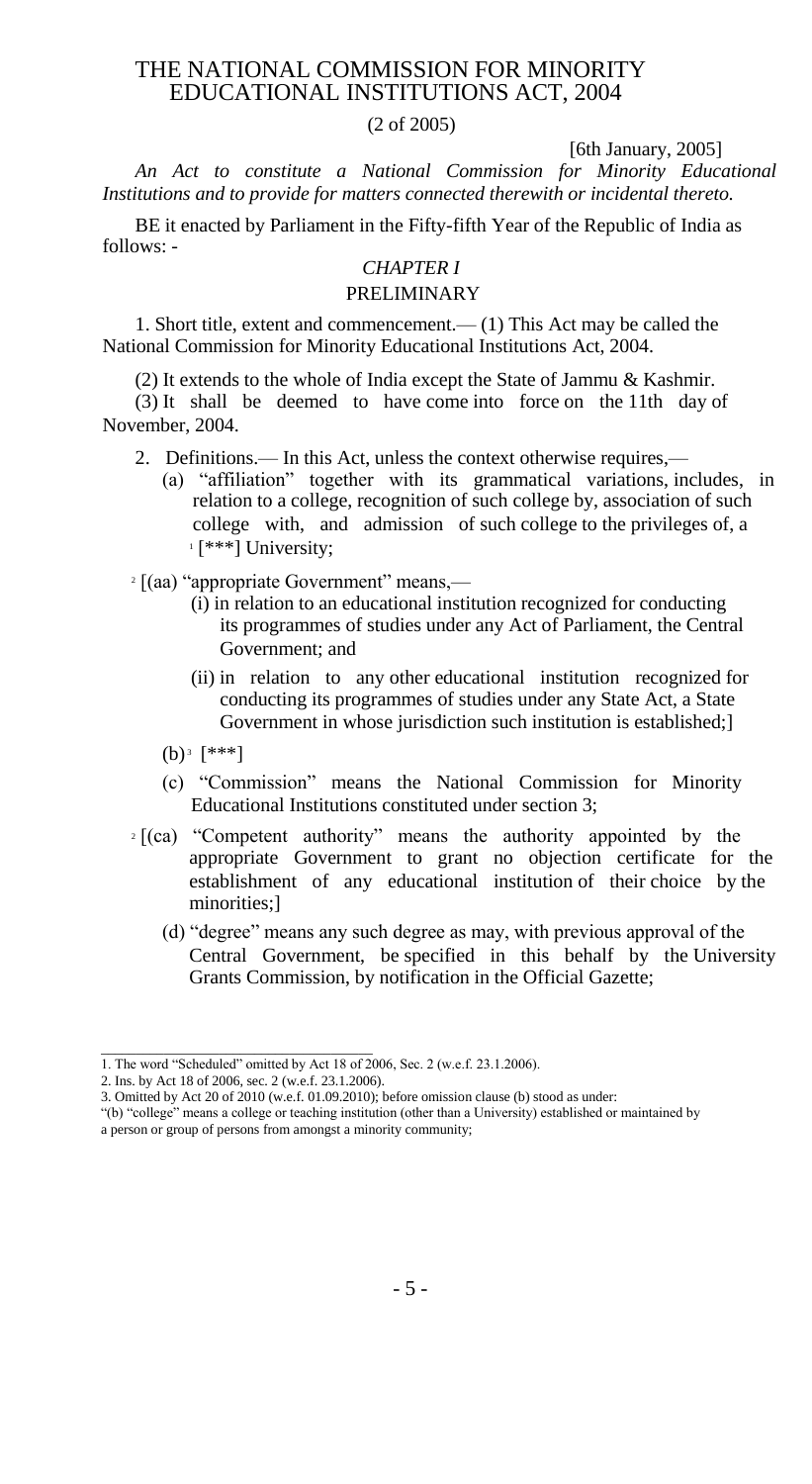- $\alpha$  (da) "educational rights to minorities" means the rights of minorities to establish and administer educational institutions of their choice;
	- (e) "Member" means a member of the Commission and includes the Chairperson;
	- (f) "minority , for the purpose of this Act, means a community notified as " such by the Central Government;
	- $(2)$  "Minority Educational Institution" means a college or an educational institution established and administered by a minority or minorities;
	- (h) "prescribed" means prescribed by rules made under this Act;
	- $(i)$  "qualification" means a degree or any other qualification awarded by a University;
	- (j)  $[$ \*\*\*]
	- $(k)$  "technical education" has the meaning assigned to it in clause  $(g)$  of section 2 of the All India Council for Technical Education Act, 1987 (52 of 1987);
	- (l) "University means a university defined under clause (f) of section 2 of the " University Grants Commission Act, 1956 (3 of 1956), and includes an institution deemed to be a University under section 3 of that Act, or an institution specifically empowered by an Act of Parliament to confer or grant degrees.

#### *CHAPTER II* THE NATIONAL COMMISSION FOR MINORITY EDUCATIONAL INSTITUTIONS

3. Constitution of National Commission for Minority Educational Institutions.— (1) The Central Government shall, by notification in the Official Gazette, constitute a body to be known as the National Commission for Minority Educational Institutions to exercise the powers conferred on, and to perform the functions assigned to, it under this Act.

(2) The Commission shall consist of a Chairperson and three [\*\*] members to <sup>4</sup> be nominated by the Central Government.

4. Qualifications for appointment as Chairperson or other Member.—

- (1) A person shall not be qualified for appointment as the Chairperson unless he,—
	- (a) is a member of a minority community; and
	- (b) has been a Judge of a High Court.

\_\_\_\_\_\_\_\_\_\_\_\_\_\_\_\_\_

<sup>1.</sup> Ins. By Act 18 of 2006, sec. 2 (w.e.f. 23.1.2006).

<sup>2.</sup> Substituted by Act 20 of 2010 (w.e.f. 01.09.2010). Earlier (g) stood as under:

<sup>&</sup>quot;(g) "Minority Educational Institution" means a college or institution (other than a University) established or maintained by a person of group of persons from amongst the minorities;"

<sup>3.</sup> Clause (j) omitted by Act 18 of 2006, sec. 2 (w.e.f. 23.1.2006); before omission, clause (j) stood as under:

<sup>&</sup>quot;(j) "Scheduled University" means a University specified in the Schedule."

<sup>4. \*\*</sup> Substituted by Act 20 of 2010 (w.e.f. 01.09.2010). Earlier it was "two"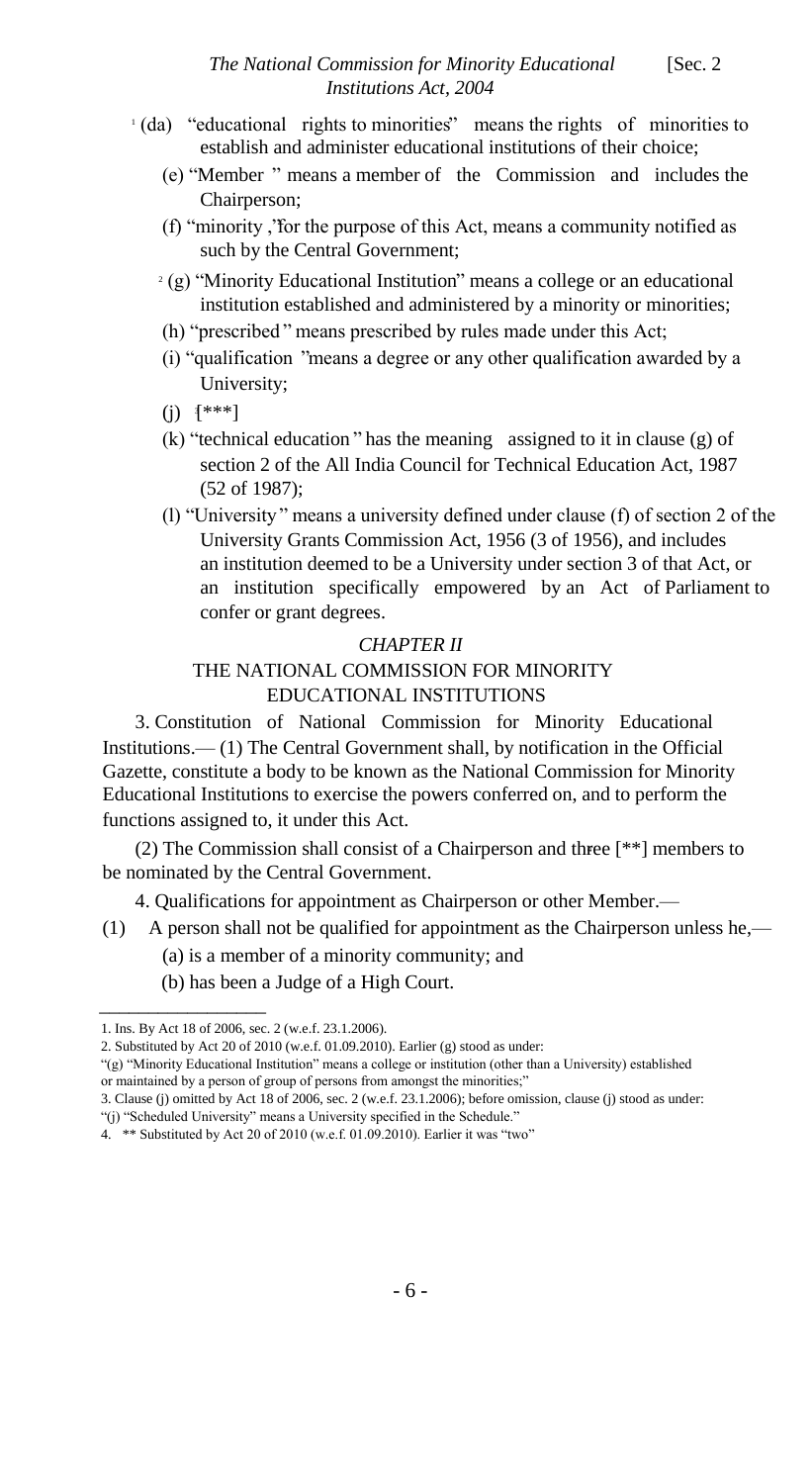#### [Sec. 7 *The National Commission for Minority Educational Institutions Act, 2004*

- (2) A person shall not be qualified for appointment as a Member unless he,—
	- (a) is a member of a minority community; and
	- (b) is a person of eminence, ability and integrity.

5. Term of office and conditions of service of Chairperson and Members.—

(1) Every Member shall hold office for a term of five years from the date on which he assumes office.

(2) A Member may, by writing under his hand addressed to the Central Government, resign from the office of Chairperson or, as the case may be, of Member at any time.

(3) The Central Government shall remove a person from the office of Member if that person

- (a) becomes an undischarged insolvent;
- (b) is convicted and sentenced to imprisonment for an offence which, in the opinion of the Central Government, involves moral turpitude;
- (c) becomes of unsound mind and stands so declared by a competent court;
- (d) refuses to act or becomes incapable of acting;
- (e) is, without obtaining leave of absence from the Commission, absent from three consecutive meetings of the Commission; or
- (f) in the opinion of the Central Government, has so abused the position of Chairperson or Member as to render that person's continuance in office detrimental to the public interest:

Provided that no person shall be removed under this clause until that person has been given an opportunity of being heard in the matter.

(4) A vacancy caused under sub-section<sup>2</sup> for otherwise shall be filled by fresh nomination and a person so nominated shall hold office for the unexpired period of the term for which his predecessor in office would have held office if such vacancy had not arisen.

(5) The salaries and allowances payable to, and the other terms and conditions of service of, the Chairperson and Members shall be such as may be prescribed.

6. Officers and other employees of Commission.—(1) The Central Government shall provide the Commission with a Secretary and such other officers and employees as may be necessary for the efficient performance of the functions of the Commission under this Act.

(2) The salaries and allowances payable to, and the other terms and conditions of service of, the Secretary, officers and other employees appointed for the purpose of the Commission shall be such as may be prescribed.

7. Salaries and allowances to be paid out of grants.—The salaries and allowances payable to the Chairperson and Members and the administrative expenses, including salaries, allowances and pensions payable to the Secretary,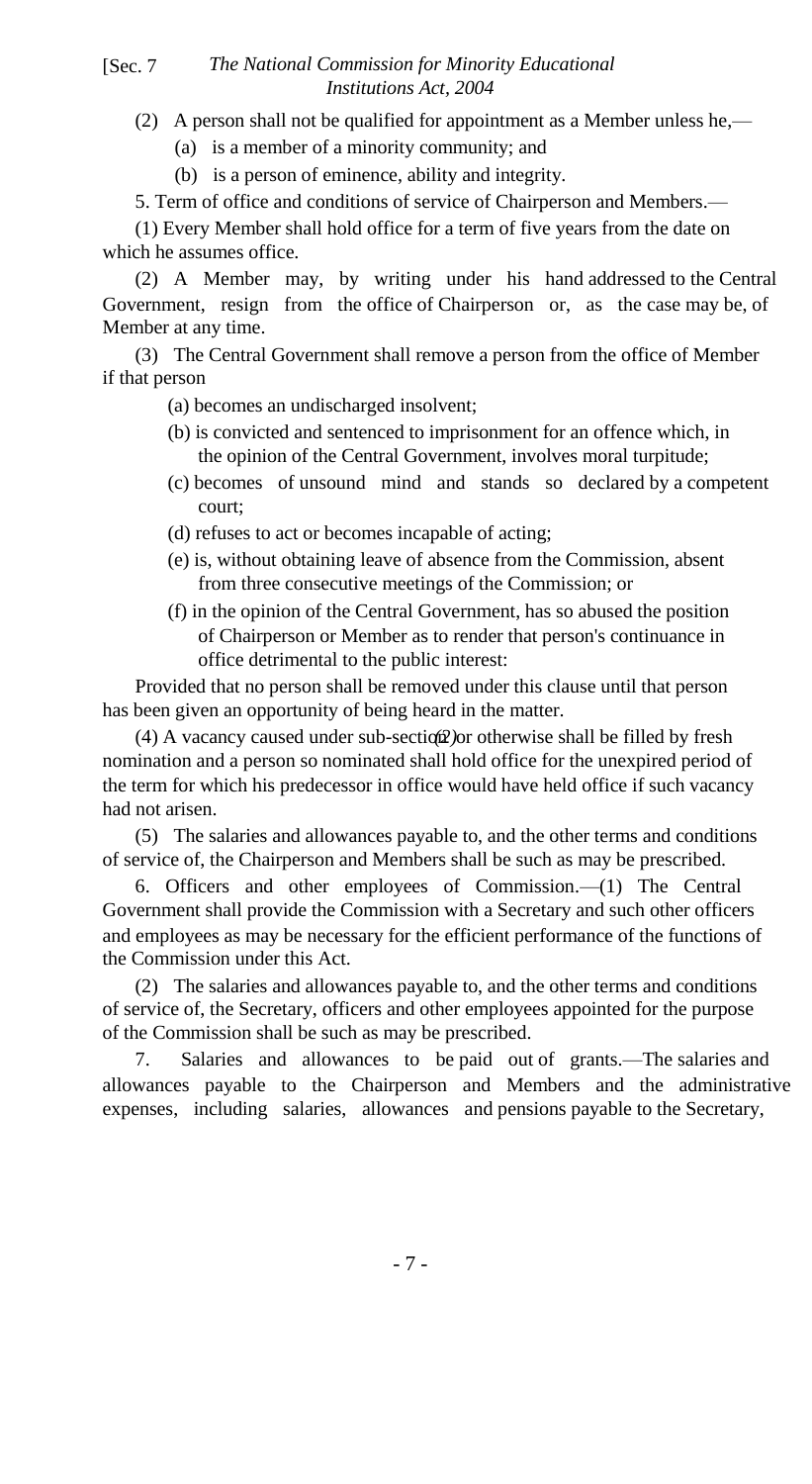officers and other employees referred to in section 6, shall be paid out of the grants referred to in sub-section (1) of section 14.

8. Vacancies, etc., not to invalidate proceedings of Commission.— No act or proceeding of the commission shall be questioned or shall be invalid on the ground merely of the existence of any vacancy or defect in the constitution of the Commission.

9. Procedure to be regulated by Commission.—(1) The Commission shall meet as and when necessary at such time and place as the Chairperson may think fit.

(2) The Commission shall regulate its own procedure.

(3) All orders and decisions of the Commission shall be authenticated by the Secretary or any other officer of the Commission duly authorized by the Secretary in this behalf.

#### *<sup>1</sup> [CHAPTER III*

#### RIGHTS OF A MINORITY EDUCATIONAL INSTITUTION

10. Right to establish a Minority Educational Institution.— \*(1) Subject to the provisions contained in any other law for the time being in force, any person, who desires to establish a Minority Educational Institution may apply to the competent authority for the grant of no objection certificate for the said purpose."

(2) The Competent authority shall,—

- (a) on perusal of documents, affidavits or other evidence, if any; and
- (b) after giving an opportunity of being heard to the applicant, decide every application filed under sub-section (1) as expeditiously as possible and grant or reject the application, as the case may be:

Provided that where an application is rejected, the Competent authority shall communicate the same to the applicant.

(3) Where within a period of ninety days from the receipt of the application under sub-section (1) for the grant of no objection certificate,—

(a) the Competent authority does not grant such certificate; or

(b) where an application has been rejected and the same has not been communicated to the person who has applied for the grant of such certificate, it shall be deemed that the Competent authority has granted a no objection certificate to the applicant.

1. Chapter III subs. by Act 18 of 2006, sec. 3 (w.e.f. 23.1.2006); before substitution, Chapter III stood as under:

\_\_\_\_\_\_\_\_\_\_\_\_\_\_\_\_\_\_\_\_\_\_\_\_\_\_\_\_\_\_

*"CHAPTER III*

#### RIGHT OF A MINORITY EDUCATIONAL INSTITUTION

10. Right of a Minority Educational Institution to seek affiliation to a Scheduled University.— (1) Notwithstanding anything contained in any other law for the time being in force, a Minority Educational Institution may seek recognition as an affiliated college of a Scheduled University of its choice.

(2) The Scheduled University shall consult the Government of the State in which the minority educational institution seeking affiliation under sub-section (1) is situate and views of such Government shall be taken into consideration before granting affiliation."

\*Further substituted by Act 20 of 2010 (w.e.f. 01.09. 2010). Earlier it stood as under:-

"(1) Any person who desires to establish a Minority Educational Institution may apply to the Competent authority for the grant of no objection certificate for the said purpose."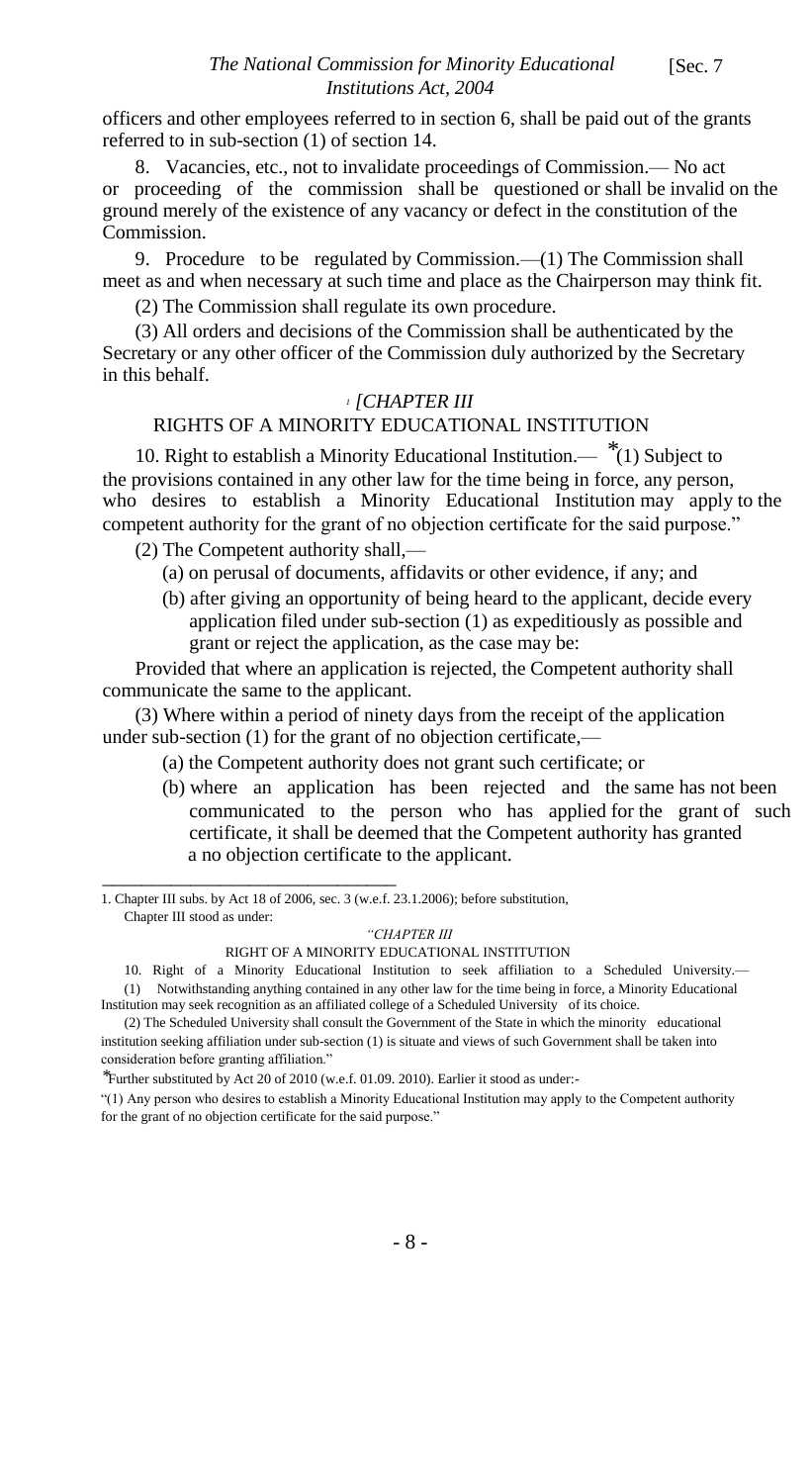#### *The National Commission for Minority Educational* [Sec. 11 *Institutions Act, 2004*

(4) The applicant shall, on the grant of a no objection certificate or where the Competent authority has deemed to have granted the no objection certificate, be entitled to commence and proceed with the establishment of a Minority Educational Institution in accordance with the rules and regulations, as the case may be, laid down by or under any law for the time being in force.

*Explanation.—*For the purposes of this section,—

- (a) "applicant" means any person who makes an application under subsection (1) for establishment of a Minority Educational Institution;
- (b) "no objection certificate" means a certificate stating therein, that the Competent authority has no objection for the establishment of a Minority Educational Institution.

10A. Right of a Minority Educational Institution to seek affiliation.— (1) A Minority Educational Institution may seek affiliation to any University of its choice subject to such affiliation being permissible within the Act under which the said University is established.

(2) Any person who is authorized in this behalf by the Minority Educational Institution, may file an application for affiliation under sub-section (1) to a University in the manner prescribed by the Statute, Ordinance, rules or regulations, of the University:

Provided that such authorized person shall have right to know the status of such application after the expiry of sixty days from the date of filing of such application.]

#### *CHAPTER IV*

#### FUNCTIONS AND POWERS OF COMMISSION

11. Functions of Commission.— Notwithstanding anything contained in any other law for the time being in force, the Commission shall—

- (a) advise the Central Government or any State Government on any question relating to the education of minorities that may be referred to it;
- <sup>1</sup> [(b) enquire, *suo motu,*or on a petition presented to it by any Minority Educational Institution, or any person on its behalf into complaints regarding deprivation or violation of rights of minorities to establish and administer educational institutions of their choice and any dispute relating to affiliation to a University and report its finding to the appropriate Government for its implementation;
- (c) intervene in any proceeding involving any deprivation or violation of the educational rights of the minorities before a court with the leave of such court;

\_\_\_\_\_\_\_\_\_\_\_\_\_\_\_\_\_\_\_\_ 1. Subs. by Act 18 of 2006, sec. 4, for

<sup>&</sup>quot;(b) look into specific complaints regarding deprivation or violation of rights of minorities to establish and administer educational institutions of their choice and any dispute relating affiliation to a Scheduled University and report its findings to the Central Government for its implementation; and

<sup>(</sup>c) to do such other acts and things as may be necessary, incidental or conducive to the attainment of all or any of the objects of the Commission" (w.e.f. 23.1.2006).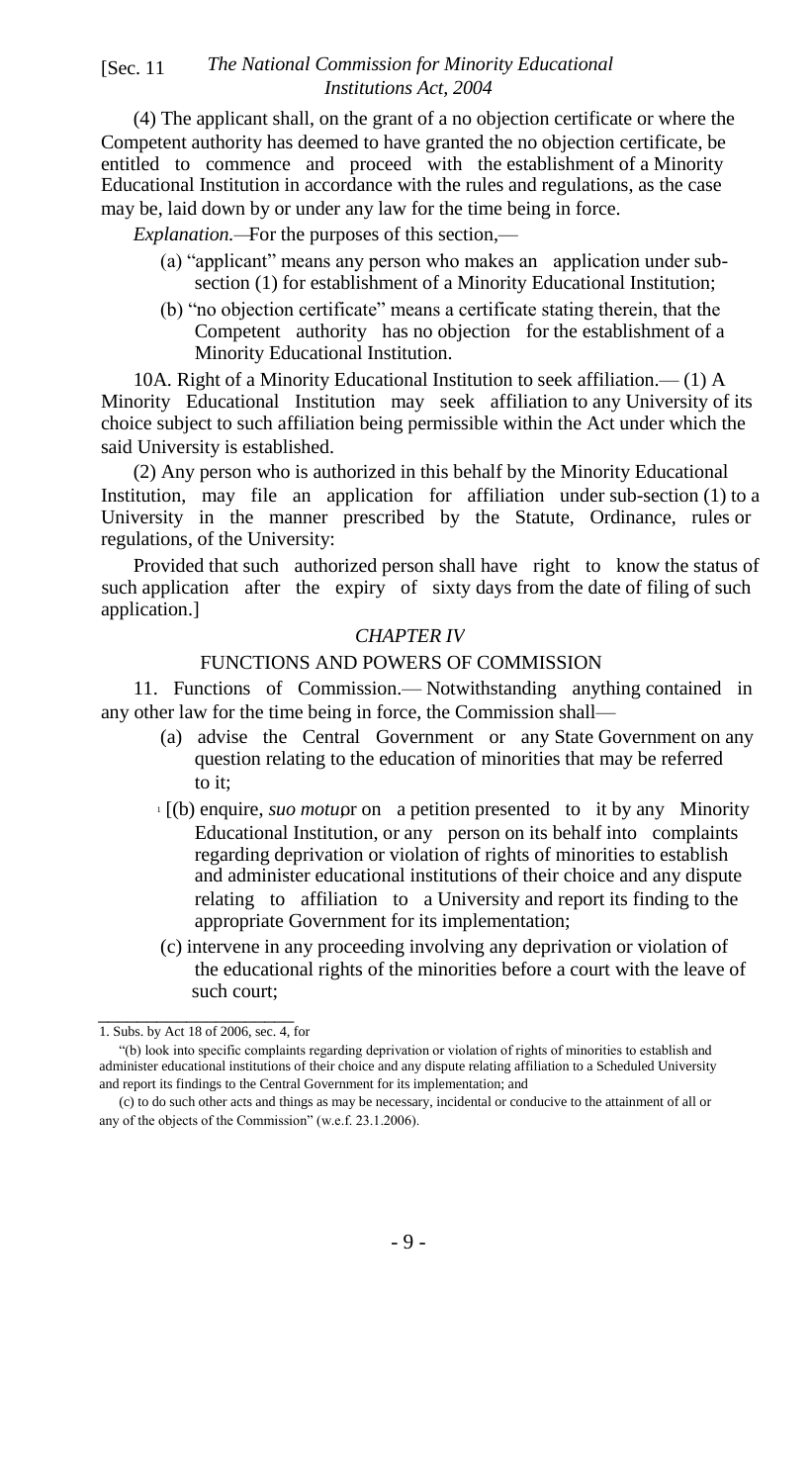- (d) review the safeguards provided by or under the Constitution, or any law for the time being in force, for the protection of educational rights of the minorities and recommend measures for their effective implementation;
- (e) specify measures to promote and preserve the minority status and character of institutions of their choice established by minorities;
- (f) decide all questions relating to the status of any institution as a Minority Educational Institution and declare its status as such;
- (g) make recommendations to the appropriate Government for the effective, implementation of programmes and schemes relating to the Minority Educational Institutions; and
- (h) do such other acts and things as may be necessary, incidental or conducive to the attainment of all or any of the objects of the Commission.

12. Powers of Commission.— (1) If any dispute arises between a minority educational institution and a  $[***]$  University relating to its affiliation to such University, the decision of the Commission thereon shall be final.

(2) The Commission shall, for the purposes of discharging its functions under this Act, have all the powers of a civil court trying a suit and in particular, in respect of the following matters, namely:—

- (a) summoning and enforcing the attendance of any person from any part of India and examining him on oath;
- (b) requiring the discovery and production of any document;
- (c) receiving evidence on affidavits;
- (d) subject to the provisions of sections 123 and 124 of the Indian Evidence Act, 1872, (1 of 1872) requisitioning any public record or document or copy of such record or document from any office;
- (e) issuing commissions for the examination of witnesses or documents; and
- (f ) any other matter which may be prescribed.

 $2$  [(3) Every proceeding before the Commission shall be deemed to be a judicial proceeding within the meaning of sections 193 and 228, and for the purposes of section 196, of the Indian Penal Code (45 of 1860) and the Commission shall be deemed to be a civil court for the purposes of section 195 and Chapter XXVI of the Code of Criminal Procedure, 1973 (2 of 1974).].

<sup>3</sup> [12A. Appeal against orders of the Competent authority.— (1) Any person aggrieved by the order of refusal to grant no objection certificate under sub-section

\_\_\_\_\_\_\_\_\_\_\_\_\_\_\_\_\_\_\_\_\_\_\_\_\_\_\_\_\_\_\_\_\_\_\_

<sup>1.</sup> The word "Scheduled omitted by Act 18 of 2006, sec. 5 (w.e.f. 23.1.2006).

<sup>2.</sup> Ins. by Act 18 of 2006, sec. 5 (w.e.f. 23.1.2006).

<sup>3.</sup> Ins. by Act 18 of 2006, sec. 6 (w.e.f. 23.1.2006)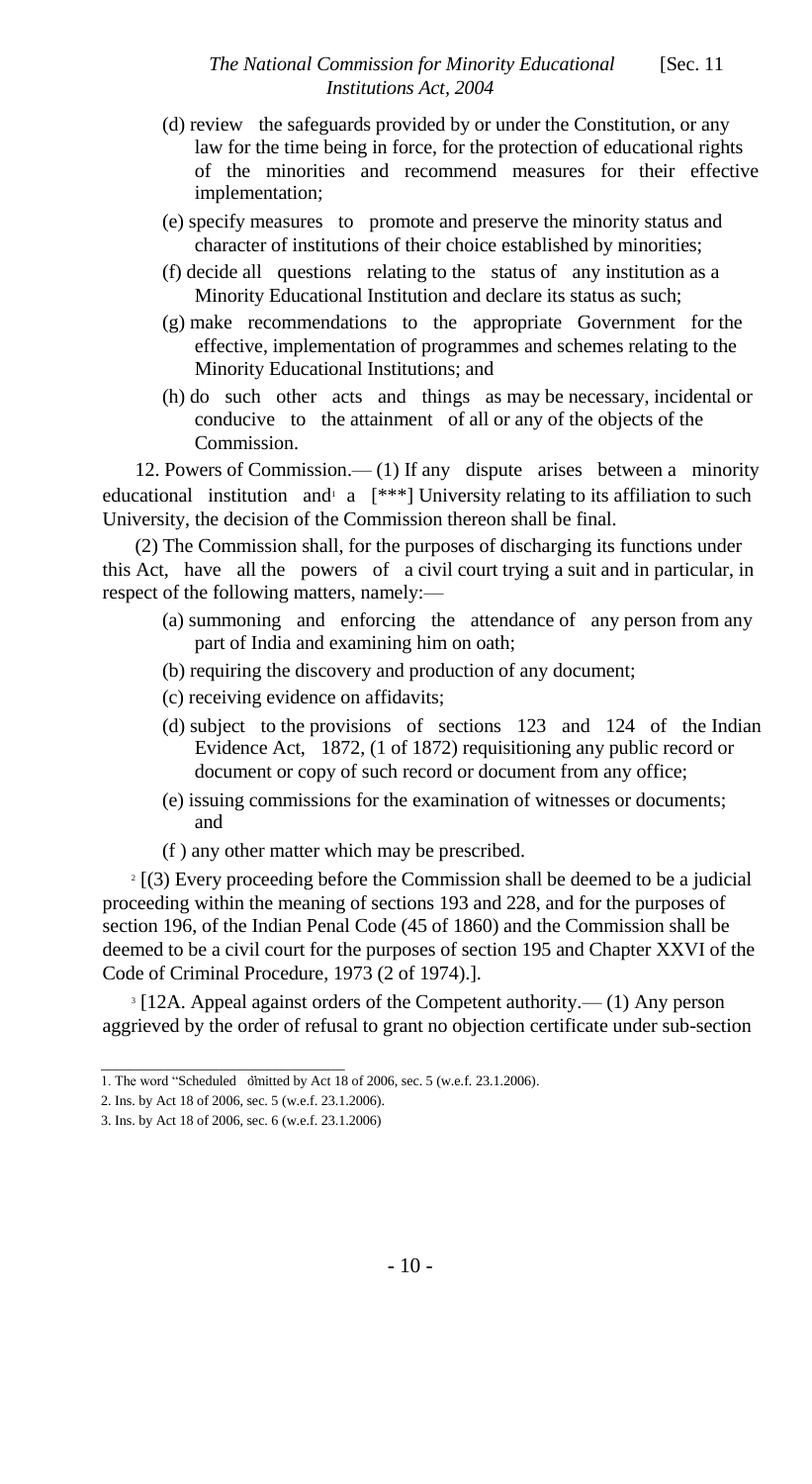#### *The National Commission for Minority Educational* [Sec.12B *Institutions Act, 2004*

(2) of section 10 by the Competent authority for establishing a Minority Educational Institution, may prefer an appeal against such order to the Commission.

(2) An appeal under sub-section (I) shall be filed within thirty days from the date of the order referred to in sub-section (I) communicated to the applicant:

Provided that the Commission may entertain an appeal after the expiry of the said period of thirty days, if it is satisfied that there was sufficient cause for not filing it within that period.

(3) An appeal to the Commission shall be made in such form as may be prescribed and shall be accompanied by a copy of the order against which the appeal has been filed.

(4) The Commission, after hearing the parties, shall pass an order as soon as may be practicable, and give such directions as may be necessary or expedient to give effect to its orders or to prevent abuse of its process or to secure the ends of justice.

(5) An order made by the Commission under sub-section (4) shall be executable by the Commission as a decree of a civil court and the provisions of the Code of Civil Procedure, 1908 (5 of 1908), so far as may be, shall apply as they apply in respect of a decree of a civil court.

12B. Power of Commission to decide on the minority status of an educational institution.—(1) Without prejudice to the provisions contained in the National Commission for Minorities Act, 1992 (19 of 1992), where an authority established by the Central Government or any State Government, as the case may be,for grant of minority status to any educational institution rejects the application for the grant of such status, the aggrieved person may appeal against such order of the authority to the Commission.

(2) An appeal under sub-section (1) shall be preferred within thirty days from the date of the order communicated to the applicant:

Provided that the Commission may entertain an appeal after the expiry of the said period of thirty days, if it is satisfied that there was sufficient cause for not filing it within that period.

(3) An appeal to the Commission shall be made in such form as may be prescribed and shall be accompanied by a copy of the order against which the appeal has been filed.

(4) On receipt of the appeal under sub-section (3), the Commission may, after giving the parties to the appeal an opportunity of being heard, [\*\*] decide on the minority status of the educational institution and shall proceed to give such direction as it may deem fit and, all such directions shall be binding on the parties.

*Explanation*— For the purposes of this section and section 12C, "authority" means any authority or officer or commission which is established under any law for the time being in force or under any order of the appropriate Government, for the purpose of granting a certificate of minority status to an educational institution.

\_\_\_\_\_\_\_\_\_\_\_\_\_\_\_\_\_\_ \*\* the words "and in consultation with the State Government" omitted by Act 20 of 2010 (w.e.f. 01.09.2010).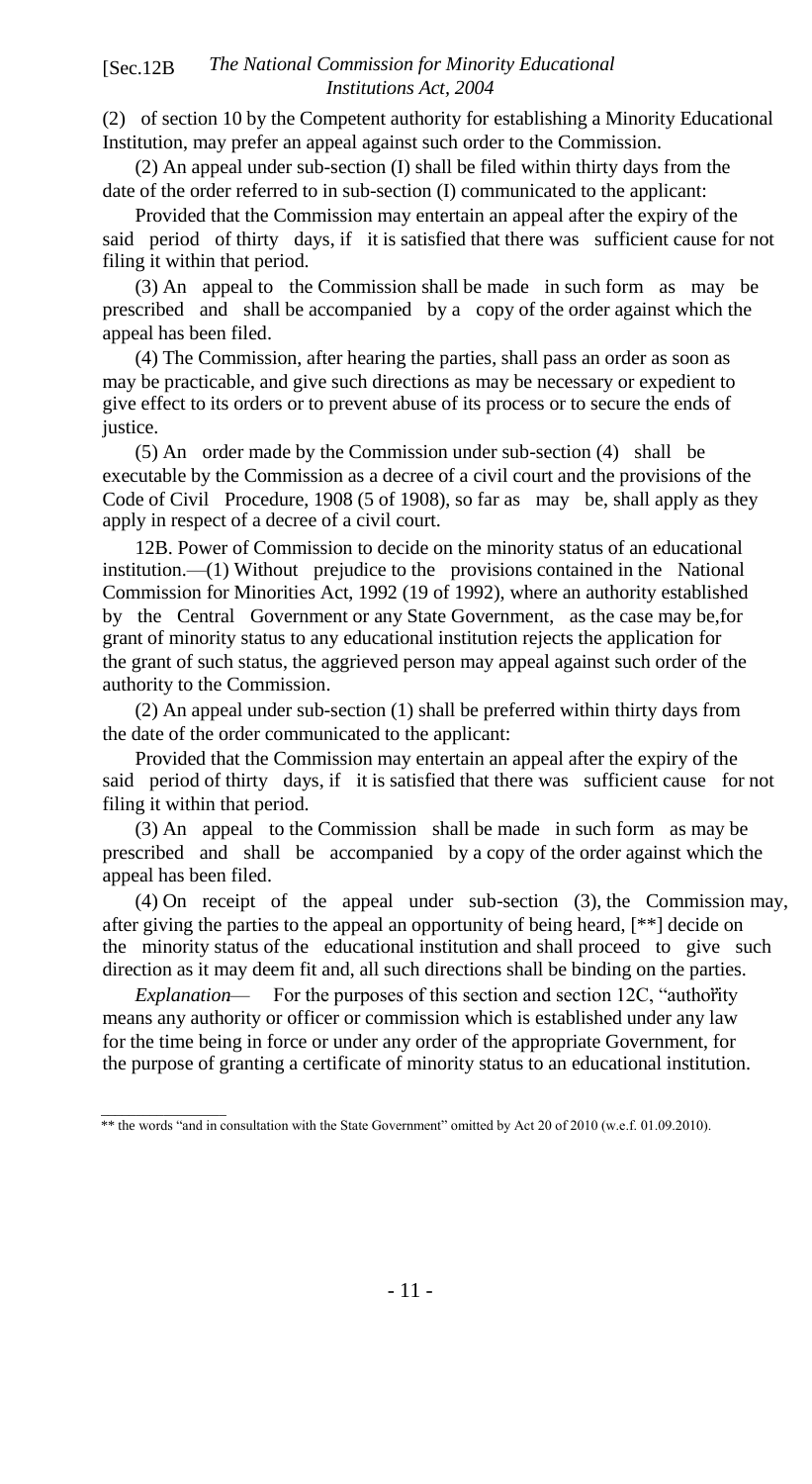12C. Power to cancel.—The Commission may, after giving a reasonable opportunity of being heard to a Minority Educational Institution to which minority status has been granted by an authority or Commission, as the case may be, cancel such status under the following circumstances, namely:-

(a) if the constitution, aims and objects of the educational institution, which has enabled it to obtain minority status has subsequently been amended in such a way that it no longer reflects the purpose or character of a Minority Educational Institution;

(b) if, on verification of the records during the inspection or investigation, it is found that the Minority Educational Institution has failed to admit students belonging to the minority community in the institution as per rules and prescribed percentage governing admissions during any academic year.

12D. Power of Commission to investigate matters relating to deprivation of educational rights of minorities.— (1) The Commission shall have the power to investigate into the complaints relating to deprivation of the educational rights of minorities.

(2) The Commission may, for the purpose of conducting any investigation pertaining to a complaint under this Act, utilize the services of any officer of the Central Government or any State Government with the concurrence of the Central Government or the State Government, as the case may be.

(3) For the purpose of investigation under sub-section (1), the officer whose services are utilized may, subject to the direction and control of the Commission,-

(a) summon and enforce the attendance of any person and examine him;

(b) require the discovery and production of any document; and

(c) requisition any public record or copy thereof from any office.

(4) The officer whose services are utilized under sub-section (2) shall investigate into any matter entrusted to it by the Commission and submit a report thereon to it within such period as may be specified by the Commission in this behalf.

(5) The Commission shall satisfy itself about the correctness of the facts stated and the conclusion, if any, arrived at in the report submitted to it under subsection (4) and for this purpose the Commission may make such further inquiry as it may think fit.

12E. Power of Commission to call for information, etc.— (1) The Commission, while enquiring into the complaints of violation or deprivation of educational rights of minorities shall call for information or report from the Central Government or any State Government or any other authority or organization subordinate thereto, within such time as may be specified by it:

Provided that:

(a) if the information or report is not received within the time stipulated by the Commission, it may proceed to inquire into the complaint;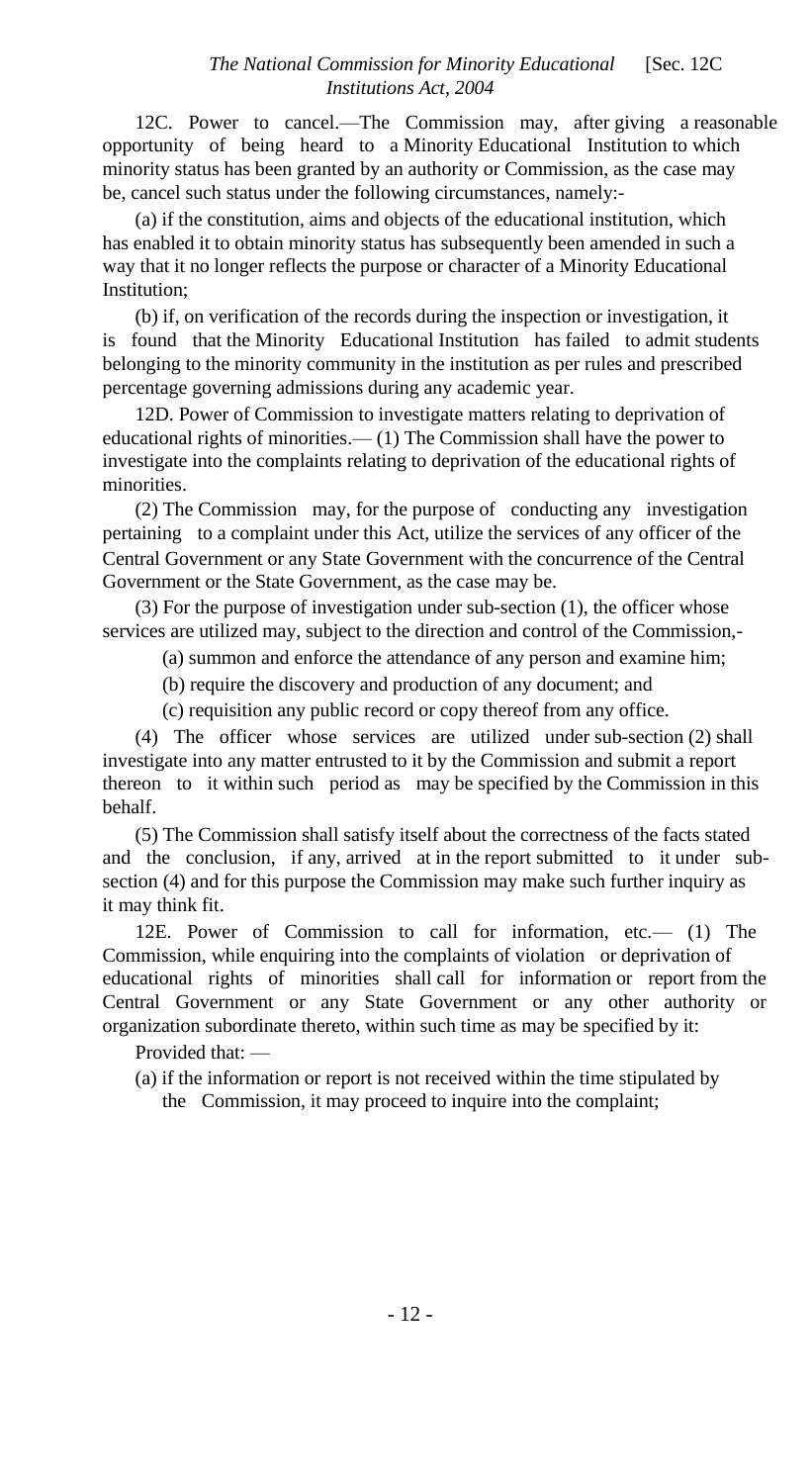#### [Sec. 15 The National Commission for Minority Educational *Institutions Act, 2004*

(b) if, on receipt of information or report, the Commission is satisfied either that no further inquiry is required, or that the required action has been initiated or taken by the concerned Government or authority, it may not proceed with the complaint and inform the complainant accordingly.

(2) Where the inquiry establishes violation or deprivation of the educational rights of the minorities by a public servant, the Commission may recommend to the concerned Government or authority, the initiation of disciplinary proceedings or such other action against the concerned person or persons as may be deemed fit.

(3) The Commission shall send a copy of the inquiry report, together with its recommendations to the concerned Government or authority and the concerned Government authority shall, within a period of one month, or such further time as the Commission may allow, forward its comments on the report, including the action taken, or proposed to be taken thereon, to the Commission.

(4) The Commission shall publish its inquiry report and the action taken or proposed to be taken by the concerned Government or authority on the recommendations of the Commission.

12F. Bar of jurisdiction.— No court (except the Supreme Court and a High Court exercising jurisdiction under articles 226 and 227 of the Constitution) shall entertain any suit, application or other proceedings in respect of any order made under this Chapter.]

13. Financial and administrative powers of Chairperson.— The Chairperson shall exercise such financial and administrative powers as may be vested in him by the rules made under this section:

Provided that the Chairperson shall have authority to delegate such of the financial and administrative powers as he may thinks fit to any Member or Secretary or any other officer of the Commission subject to the condition that such Member or Secretary or officer shall, while exercising such delegated powers, continue to act under the direction, control and supervision of the Chairperson.

#### *CHAPTER V*

#### FINANCE, ACCOUNTS AND AUDIT

14. Grants by Central Government.— (1) The Central Government shall, after due appropriation made by Parliament by law in this behalf, pay to the Commission by way of grants such sums of money as the Central Government may think fit for being utilized for the purposes of this Act.

(2) The Commission may spend such sums of money as it thinks fit for performing the functions under this Act, and such sums shall be treated as expenditure payable out of the grants referred to in sub-section (1).

15. Accounts and audit.— (1) The Commission shall maintain proper accounts and other relevant records and prepare an annual statement of accounts in such form as may be prescribed by the Central Government in consultation with the Comptroller and Auditor-General of India.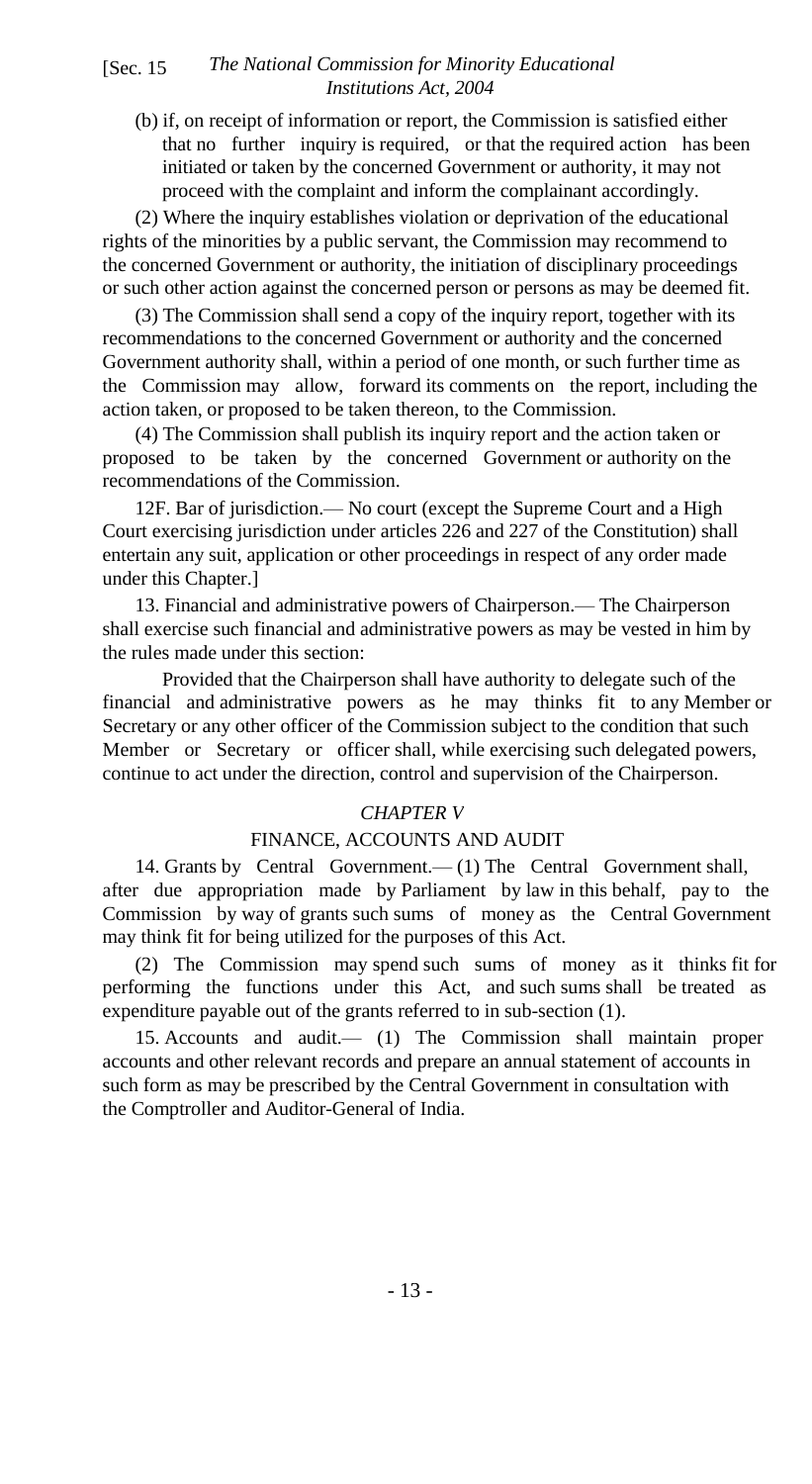(2) The accounts of the Commission shall be audited by the Comptroller and Auditor-General at such intervals as may be specified by him and any expenditure incurred in connection with such audit shall be payable by the Commission to the Comptroller and Auditor-General.

(3) The Comptroller and Auditor-General and any person appointed by him in connection with the audit of the accounts of the Commission under this Act shall have the same rights and privileges and the authority in connection with such audit as the Comptroller and Auditor-General generally has in connection with the audit of Government accounts and, in particular, shall have the right to demand the production of books, accounts, connected vouchers and other documents and papers and to inspect any of the offices of the Commission.

16. Annual Report.— The Commission shall prepare, in such form and at such time, for each financial year, as may be prescribed, its annual report, giving a full account of its activities during the previous financial year and forward a copy thereof to the Central Government.

17. Annual report and audit report to be laid before Parliament.—The Central Government shall cause the annual report, together with a memorandum of action taken on the advice tendered by the Commission under section 11 and the reasons for the non-acceptance, if any, of any such advice, and the audit report to be laid as soon as may be after they are received before each House of Parliament.

#### *CHAPTER VI*

#### **MISCELLANEOUS**

 $18.$  [\*\*\*]

\_\_\_\_\_\_\_\_\_\_\_\_\_\_\_\_\_\_\_\_\_\_

19. Chairperson, Members, Secretary, employees, etc., of Commission to be public servants.— The Chairperson, Members, Secretary, officers and other employees of the Commission shall be deemed to be public servants within the meaning of section 21 of the Indian Penal Code. (45 of 1860).

20. Directions by Central Government.—(1) In the discharge of its functions under this Act, the Commission shall be guided by such direction on questions of policy relating to national purposes, as may be given to it by the Central Government.

(2) If any dispute arises between the Central Government and the Commission as to whether a question is or is not a question of policy relating to national purposes, the decision of the Central Government shall be final.

21. Protection of action taken in good faith.— No suit, prosecution or other legal proceeding shall lie against the Central Government, Commission,

<sup>1.</sup> Section 18 omitted by Act of 2006, sec. 7 (w.e.f. 23-1-2006); before omission, section 18 stood as under:

<sup>&</sup>quot;18. Power to amend Schedule.—(1) The Central Government if deems it fit may, by notification in the Official Gazette, amend the Schedule by including therein any other University or omitting therefrom any University already specified therein and on the publication of such notification, such University shall be deemed to be included in or, as the case may be, omitted from the Schedule.

<sup>2.</sup> Every notification issued under sub-section (1), shall be laid before each House of Parliament.".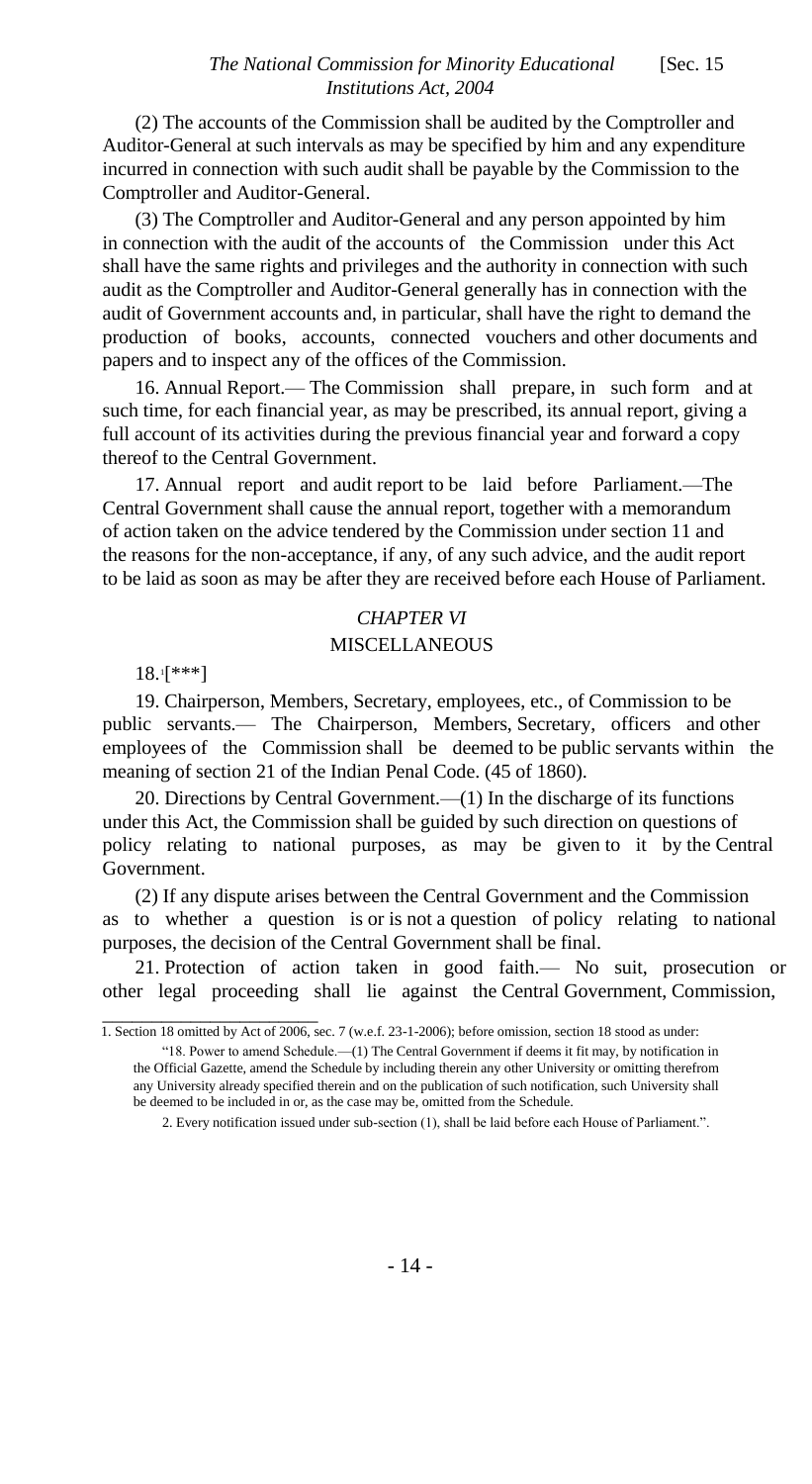#### *The National Commission for Minority Educational* [Sec. 25 *Institutions Act, 2004*

Chairperson, Members, Secretary or any officer or other employee of the Commission for anything which is in good faith done or intended to be done under this Act.

22. Act to have overriding effect.—The provisions of this Act shall have effect notwithstanding anything inconsistent therewith contained in any other law for the time being in force or in any instrument having effect by virtue of any law other than this Act.

23. Returns or information.— The Commission shall furnish to the Central Government such returns or other information with respect to its activities as the Central Government may, from time to time, require.

24. Power to make rules.— (1) The Central Government may, by notification in the Official Gazette, make rules for carrying out the provisions of this Act.

(2) In particular, and without prejudice to the generality of the foregoing powers, such rules may provide for all or any of the following matters, namely:-

(a) the salaries and allowances payable to, and the other terms and conditions of the service of, the Chairperson and Members under sub-section (5) of section 5 and of the Secretary, officers and other employees under sub-section (2) of section 6;

- <sup>1</sup> [(aa) the forms in which appeal under sub-section (3) of the section 12A and sub-section (3) of section 12B shall be made;]
	- (b) the financial and administrative powers to be exercised by the Chairperson under section 13;
	- (c) the form in which the annual statement of accounts shall be prepared under sub-section (1) of section 15;
	- (d) the form in, and the time at, which the annual report shall be prepared under section 16;
	- (e) any other matter which is required to be, or may be, prescribed.

(3) Every rule made under this Act shall be laid, as soon as may be after it is made, before each House of Parliament, while it is in session, for a total period of thirty days which may be comprised in one session or in two or more successive sessions, and if, before the expiry of the session immediately following the session or the successive sessions aforesaid, both Houses agree in making any modification in the rule or both Houses agree that the rule should not be made, the rule shall thereafter have effect only in such modified form or be of no effect, as the case may be; so, however, that any such modification or annulment shall be without prejudice to the validity of anything previously done under that rule.

25. Power to remove difficulties.— (1) If any difficulty arises in giving effect to the provisions of this Act, the Central Government may, by order published in the Official Gazette, make such provisions not inconsistent with the provisions of this Act, as appear to it to be necessary or expedient, for removing the difficulty:

\_\_\_\_\_\_\_\_\_\_\_\_\_\_\_\_\_\_\_\_\_\_\_\_\_\_\_ 1. Ins. By Act 18 of 2006, sec. 8 (w.e.f. 23.1.2006)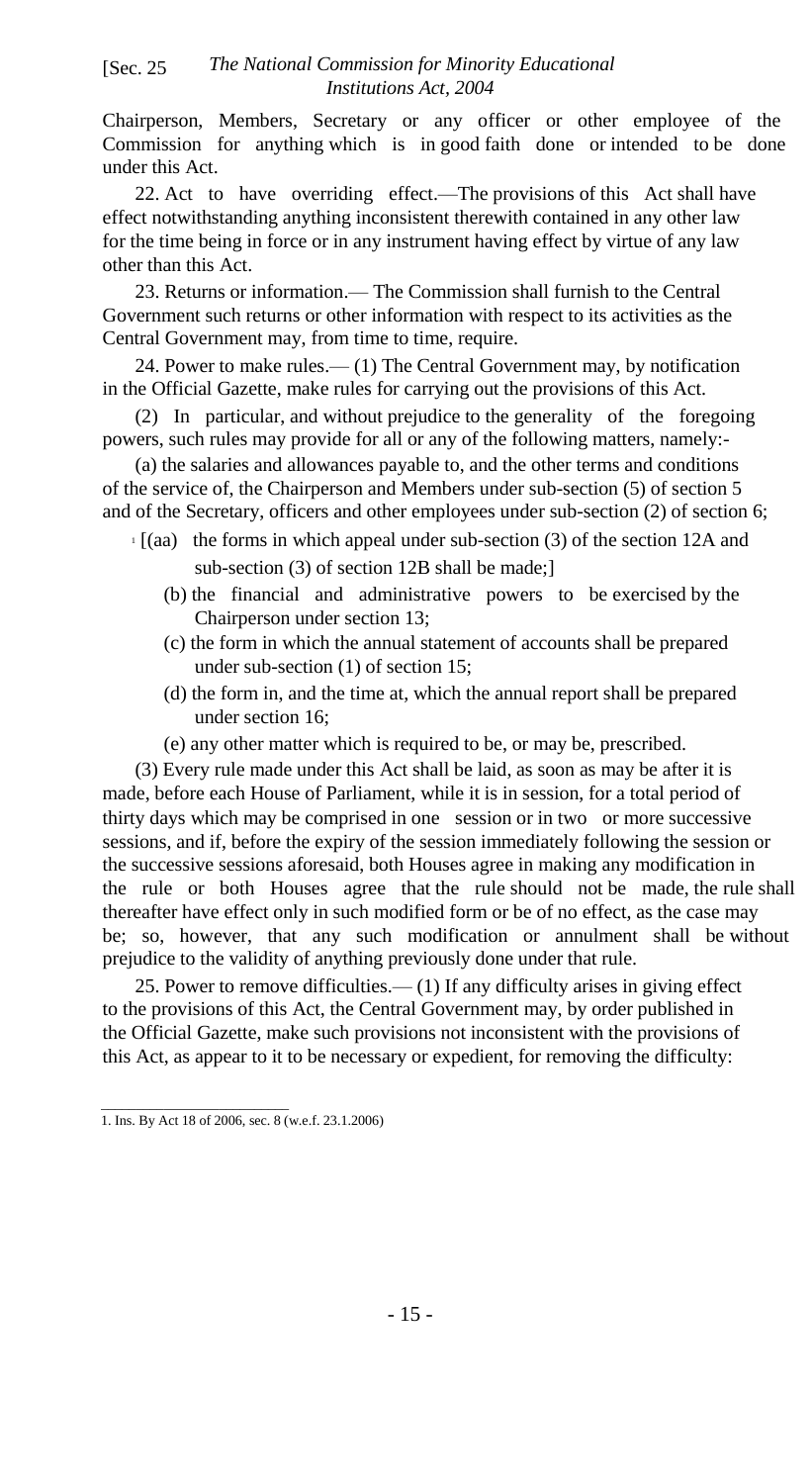Provided that no such order shall be made after the expiry of a period of two years from the date of commencement of this Act.

(2) Every order made under this section shall, as soon as may be after it is made, be laid before each House of Parliament.

26. Repeal and saving.— (1) The National Commission for Minority Educational Institutions Ordinance, 2004 (Ord. 6 of 2004) is hereby repealed.

(2) Notwithstanding the repeal of the said Ordinance, anything done or any action taken under the said Ordinance shall be deemed to have been done or taken under the corresponding provisions of this Act.

> *THE SCHEDULE*  $_1$   $[***!]$

1.The Schedule omitted by Act 18 of 2006, sec. 9 (w.e.f. 23.1.2006); before omission, the Schedule stood as under:

#### *"THE SCHEDULE* [*See* section 2(j)]

- Sl. No. Name of the University
- 1. University of Delhi

\_\_\_\_\_\_\_\_\_\_\_\_\_\_

- 2. North-Eastern Hill University
- 3. Pondicherry University
- 4. Assam University
- 5. Nagaland University
- 6. Mizoram University."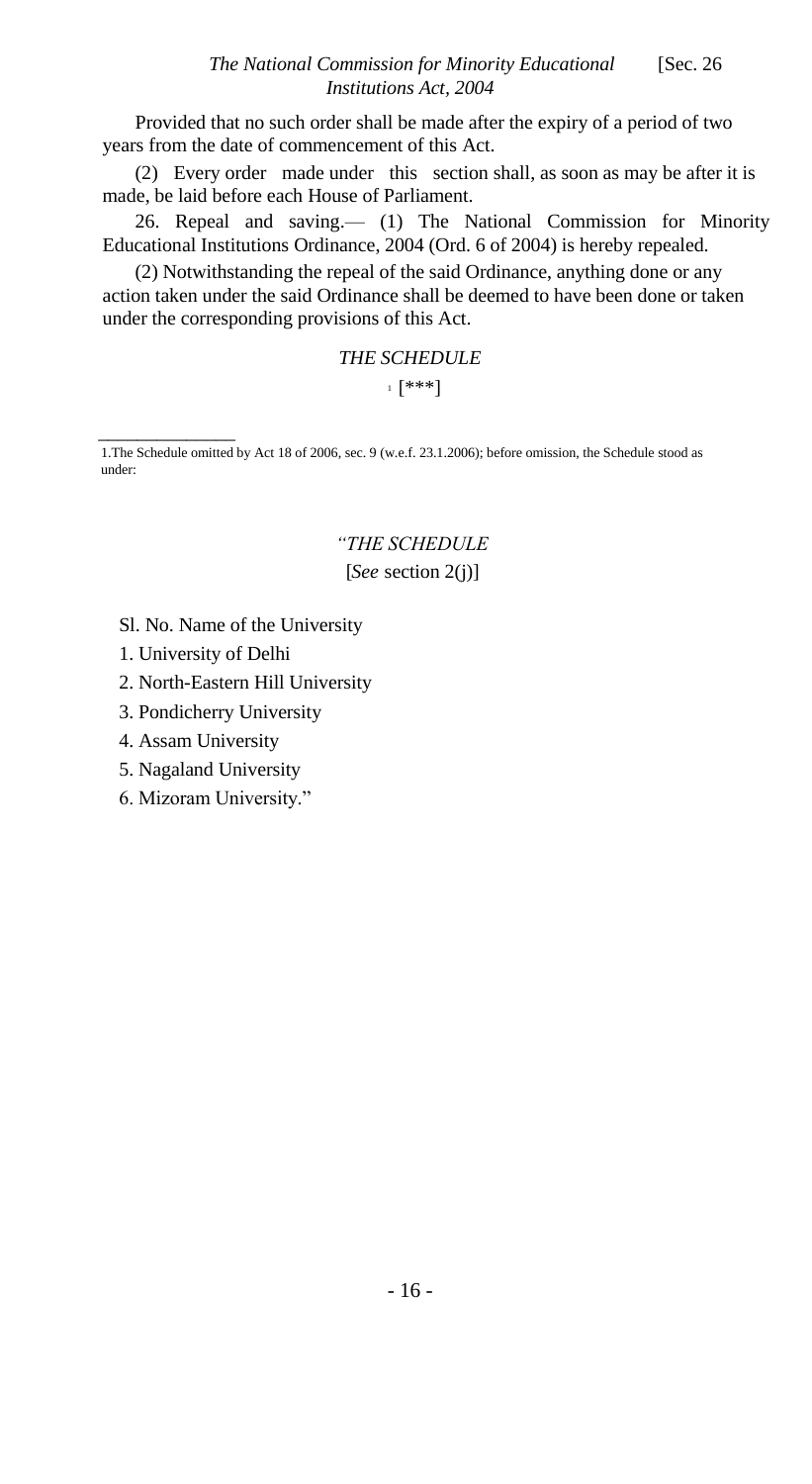#### THE NATIONAL COMMISSION FOR MINORITY EDUCATIONAL INSTITUTIONS ACT, 2004

#### INTRODUCTION

The long felt demand of the Minority communities to establish a Commission for Minority Educational Institutions that will provide direct affiliation for minority professional institutions to Central Universities, was underscored in a series of meetings held by the Ministry of Human Resource Development with educationist, eminent citizens and community leaders associated with minority education. In a meeting of the National Monitoring Committee for Minority Education held in August, 2004 similar views were voiced by many experts. In view of the commitment of the Government in the National Common Minimum Programme, the issue of setting up of a National Commission was a matter of utmost urgency. In view of the considerable preparatory work that would be involved to make the National Commission's functioning effective on and from the next academic session, recourse was taken to create the National Commission through the promulgation of the National Commission for Minority Educational Institutions Ordinance, 2004. To replace the said Ordinance by an Act of Parliament the National Commission for Minority Educational Institutions Bill was introduced in the Parliament.

#### STATEMENT OF OBJECTS AND REASONS

In one of the Sections of the National Common Minimum Programme, there is a provision to establish a Commission for Minority Educational Institutions (hereinafter referred to as the National Commission) that will provide direct affiliation for minority professional institutions to Central Universities. This long felt demand of the Minority communities was also underscored in a series of meetings held by the Ministry of Human Resource Development with educationists, eminent citizens and community leaders associated with Minority education. Among the various issues raised by the representatives of the Minority communities was the difficulty faced by them in establishing and running their own educational institutions, despite the Constitutional guarantees accorded to them in this regard. The major problem was the issue of securing affiliation to a university of their choice. The territorial jurisdiction of the State Universities, and the concentration of minority populations in some specific areas invariably meant that the institutions could not avail the opportunity of affiliation with the universities of their choice.

2. Subsequently, in a meeting of the National Monitoring Committee for Minority Education held on August 27, 2004, similar views were voiced by many experts. Participants from the various minority communities affirmed the need to provide access to such affiliation in view of the often restrictive conditions imposed by the existing statutes of the Universities, relating to the affiliation of such institutions. They felt that these conditions affected the rights granted to them on